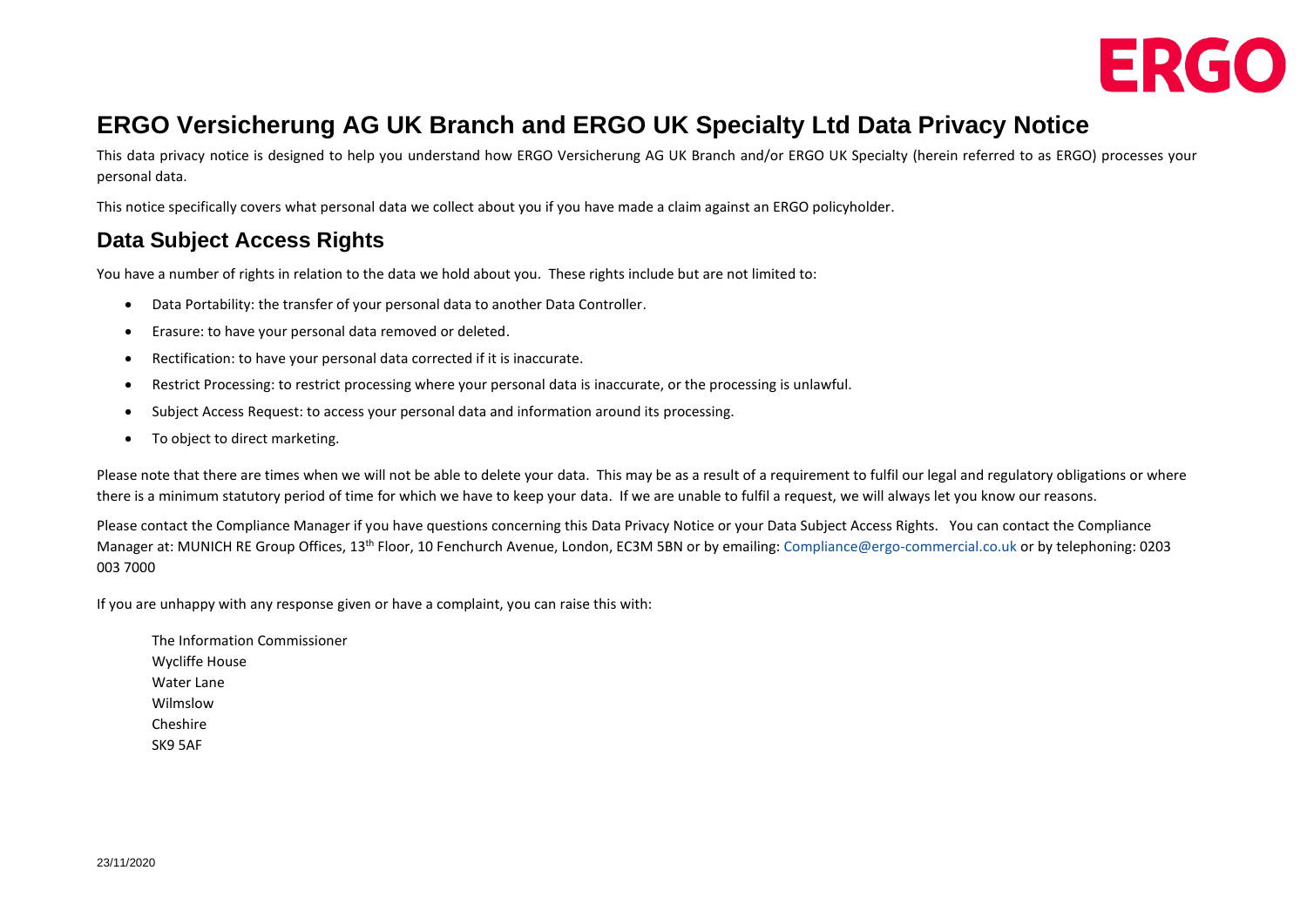

#### **What information do we collect about you, and what we use it for?**

In the course of our relationship with you, we may collect and process your personal data for a range of different reasons. For each reason we must have a lawful basis for processing, and we will rely on the following as our lawful bases:

- We have a legitimate business need to use your personal data for business operational and administration purposes. When we use your personal data for these stated purposes, we have considered your rights and ensured that our business need does not cause you detriment.
- We have a legal or regulatory obligation to use your personal data.

#### **Personal Data**

| <b>Categories of</b><br>data                    | <b>Type of information</b><br>processed                                                                                                                  | Where the data comes<br>from                                                                                                                                                                                                   | <b>Purpose of Processing</b>                                                                                                                                    | <b>Lawful basis of Processing</b>           | Who we disclose data<br>to                                                                                                                                                               |
|-------------------------------------------------|----------------------------------------------------------------------------------------------------------------------------------------------------------|--------------------------------------------------------------------------------------------------------------------------------------------------------------------------------------------------------------------------------|-----------------------------------------------------------------------------------------------------------------------------------------------------------------|---------------------------------------------|------------------------------------------------------------------------------------------------------------------------------------------------------------------------------------------|
| Individual<br>Information                       | Name, Address, Contact<br>details, Date of birth, Gender,<br>National Insurance or other<br>identification information.                                  | You<br>Our Policyholder                                                                                                                                                                                                        | To assess or assist in claims<br>made either by or against our<br>policyholders                                                                                 | We have a legitimate<br>business need       | Group companies and firms<br>providing administration<br>services.<br>Reinsurers.                                                                                                        |
| Financial and<br><b>Business</b><br>Information | Job title, Business<br>Description, Employment<br>History and Professional<br>Certifications.<br>Financial History, Income,<br>Bank and Payment Details. | Third parties involved in the<br>claims process including Claims<br>Handlers, Claims Adjusters and<br>Assessors, Relevant Claims<br>Experts<br>Third Parties involved in the<br>claim such as other witnesses<br>and claimants | Managing our business<br>operations such as<br>maintaining business and<br>policy records.<br>Analysing and improving the<br>products and services we<br>offer. | We have a legitimate business need          | Our agents and other<br>intermediaries or market<br>participants.<br>Credit reference agencies.<br>Anti-fraud databases.<br>Government and Civil<br>Agencies<br><b>Regulatory Bodies</b> |
| Claim Information                               | Details about the incident in<br>question                                                                                                                | Anti-fraud databases.                                                                                                                                                                                                          | <b>Legal or Regulatory Purposes</b>                                                                                                                             | We have a legal or regulatory<br>obligation |                                                                                                                                                                                          |
| Statutory and anti-<br>fraud information        | Information from sanctions<br>and anti-fraud databases<br>concerning you.                                                                                | <b>Publically Available Sources</b>                                                                                                                                                                                            | Prevention and Detection of<br>Fraud                                                                                                                            | We have a legitimate business need          |                                                                                                                                                                                          |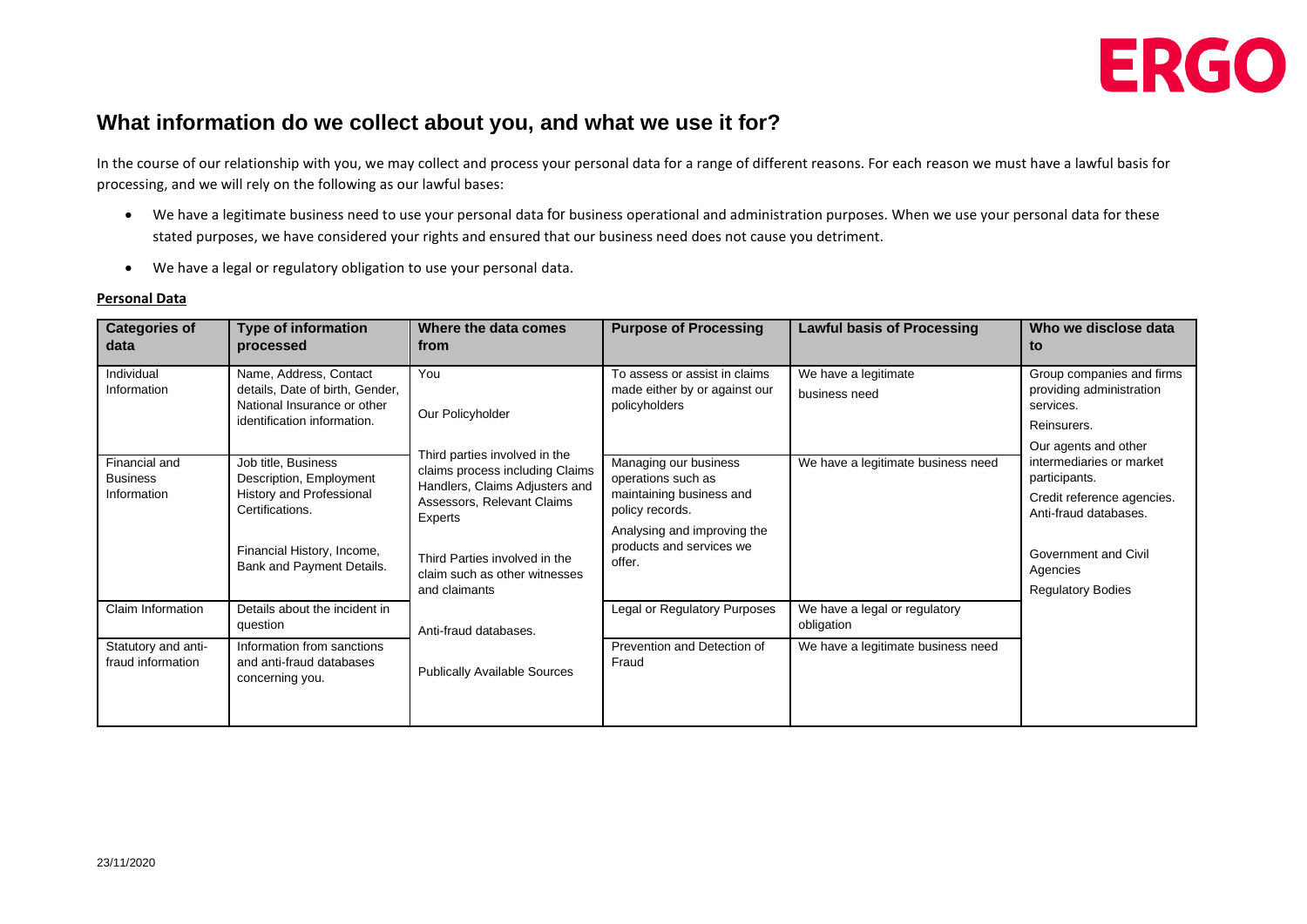

We will only collect special categories of personal data when it directly relevant to the incident in question. When we process special categories of personal information, we must have one of the following additional lawful bases for processing listed below:

- You have provided your explicit consent we will need this consent before we can assist with any claims you have
- It is necessary for an insurance purpose and it is in the substantial public interest. This will apply where we are assisting with any claims under a policy and undertaking activities to prevent and detect fraud.
- Where the use of your special categories of data is necessary to establish, exercise or defend our legal rights.

#### **Special Categories of Personal Data**

| <b>Categories of</b><br>data             | <b>Type of information</b><br>processed                                                      | Where the data comes<br>from                                                                                                                                                                                                                         | <b>Purpose of Processing</b>                                                    | <b>Lawful basis of Processing</b>                                                                                                   | Who we disclose data<br>to                                                            |
|------------------------------------------|----------------------------------------------------------------------------------------------|------------------------------------------------------------------------------------------------------------------------------------------------------------------------------------------------------------------------------------------------------|---------------------------------------------------------------------------------|-------------------------------------------------------------------------------------------------------------------------------------|---------------------------------------------------------------------------------------|
| Individual<br>Information                | Health information including<br>history and medical reports.                                 | You<br>Third parties involved in the<br>claims process including Claims<br>Handlers, Claims Adjusters and<br>Assessors, Relevant Claims<br>Experts,<br>Government and Civil Agencies<br>Anti-fraud databases.<br><b>Publically Available Sources</b> | To assess or assist in claims<br>made either by or against our<br>policyholders | You have provided your consent<br>It is necessary for an insurance<br>Purpose                                                       | Group companies and firms<br>providing administration                                 |
| Claim Information                        | Details relevant to the<br>incident in question                                              |                                                                                                                                                                                                                                                      |                                                                                 |                                                                                                                                     | services.<br>Reinsurers.<br>Anti-fraud databases.<br>Government and Civil<br>Agencies |
| Statutory and anti-<br>fraud information | Criminal records and<br>convictions, including alleged<br>offences and any caution, or       |                                                                                                                                                                                                                                                      | Legal or Regulatory Purposes                                                    | It is necessary to establish,<br>exercise or defend our legal rights                                                                |                                                                                       |
|                                          | court sentence.<br>Information from sanctions<br>and anti-fraud databases<br>concerning you. |                                                                                                                                                                                                                                                      | Prevention and Detection of<br>Fraud                                            | It is necessary for an insurance<br>Purpose, and the prevention and<br>detection of fraud is in the substantial<br>public interest. |                                                                                       |

#### **Personal information about others**

In the course of the claims process, it may be necessary to collect data about other individuals, such as your family, employees or members of your household. If you give us information about another person, it is your responsibility to ensure and confirm that you have told that person why and how ERGO uses personal data and that you have that person's permission to provide that data (including any sensitive personal data) to us and for us to process it.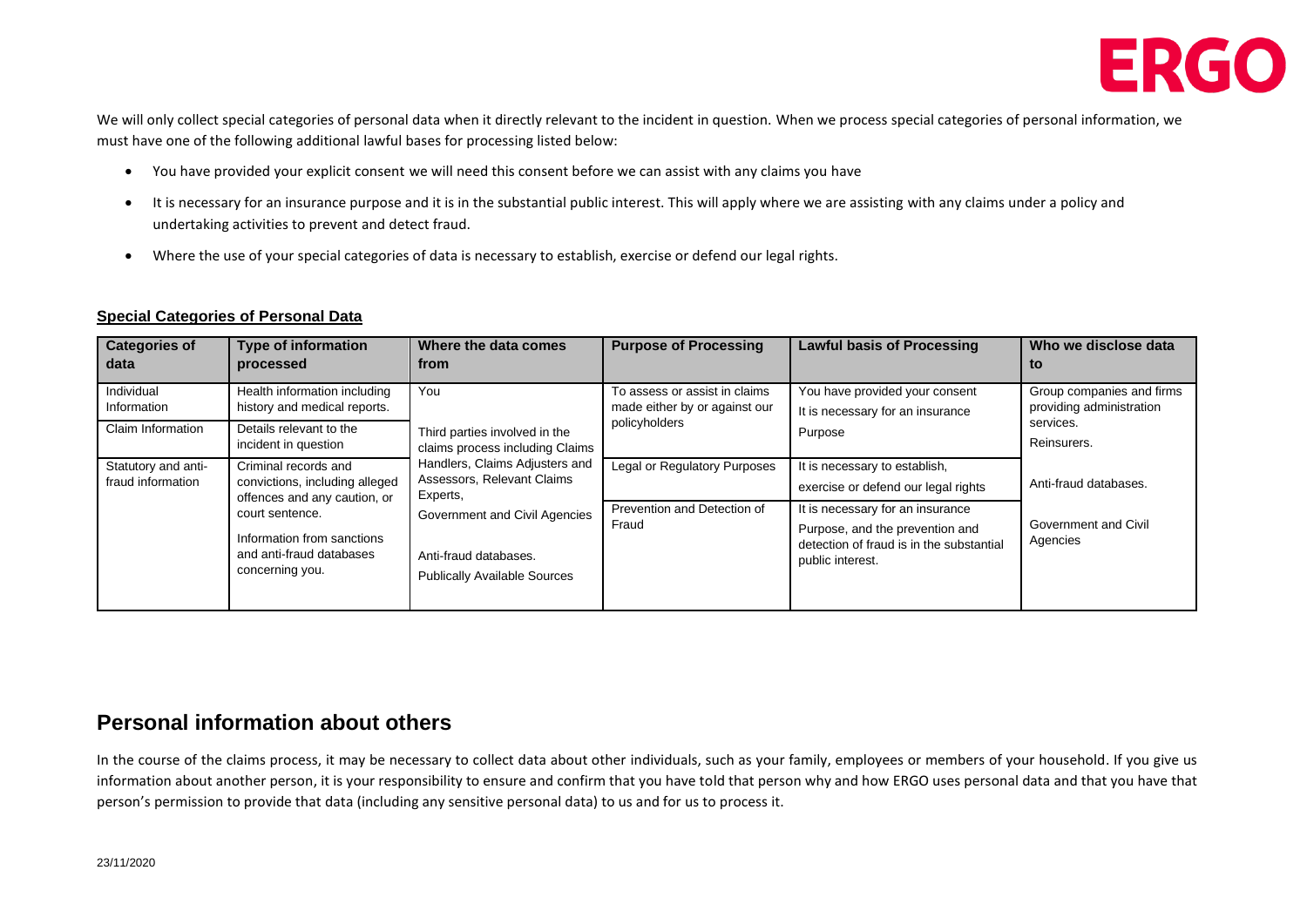

### **How we protect your information**

Your privacy is important to us and we follow strict technical, physical and organisational procedures in the processing, storage, disclosure and destruction of your data. This is to protect against any unauthorised access or damage to, or disclosure or loss of, your data.

# **Use of Consent**

In certain circumstances, we may need to process special categories of personal data, such as information about criminal convictions. To do this we may require your consent. You may withdraw your consent to processing at any time by contacting the Compliance Manager. We will always attempt to explain clearly when and why we need this information and the purposes for which we will use it and will obtain your explicit consent to use sensitive personal data.

# **Call monitoring and recording**

For quality control purposes and to audit the way in which claims are handled, we may review recordings of telephone calls made to our claims handlers.